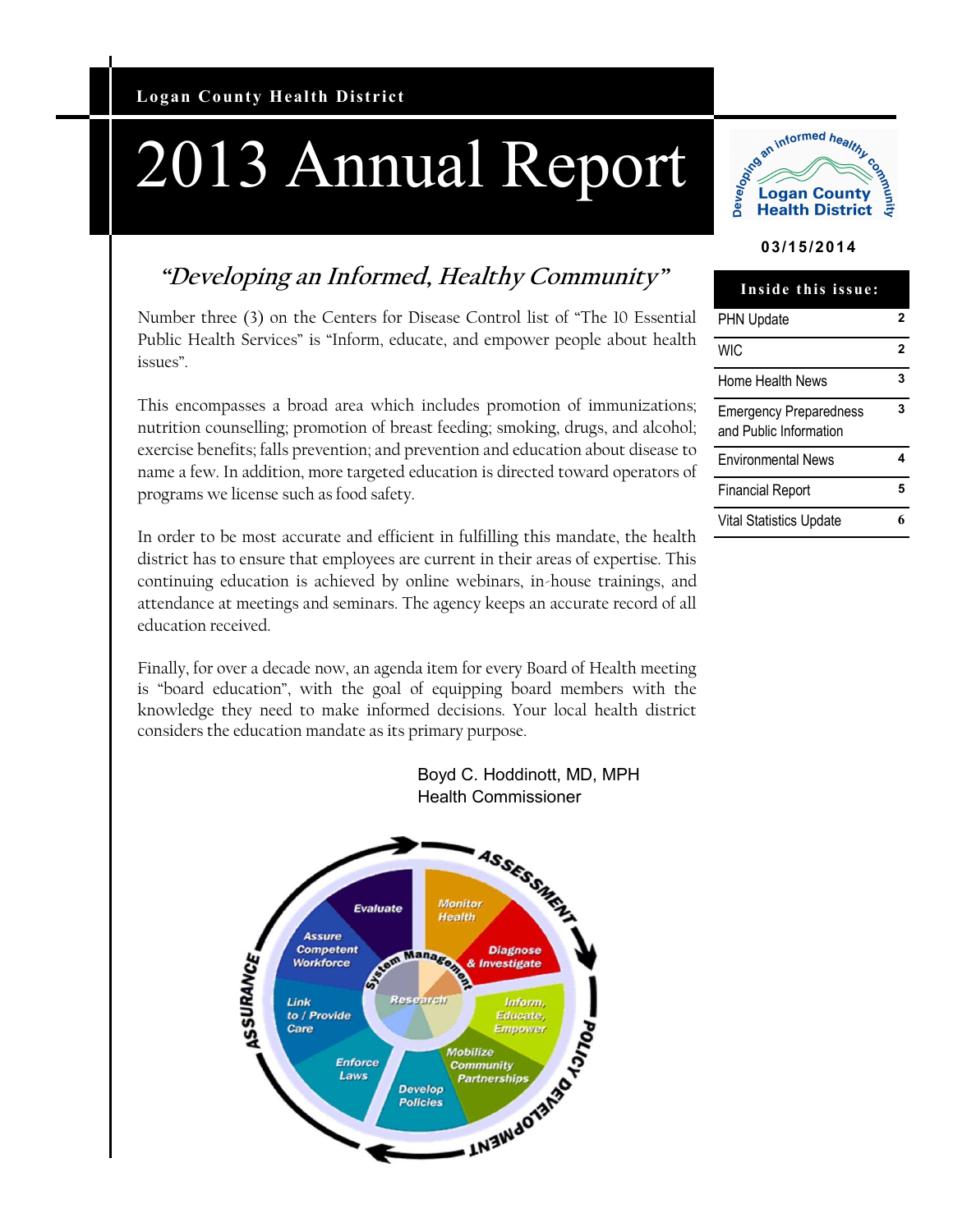### **Public Health Nursing**

The key for Public Health Nursing is to promote a healthy lifestyle for its citizens through education. This type of nursing covers many areas of expertise. Our nursing staff, on a daily basis, educates the public on such things as community concerns of head lice to our Home Health staff teaching clients and caregivers about their illness, medications, services available and ongoing personal safety to stay in their own homes. The WIC staff highlights areas of their expertise by providing education on nutrition for mothers and their children. They also emphasize the importance of breastfeeding and offer one-on-one support to each mother. Competent nurses provide newborn home visits to every child born in Logan County. This visit is a very important part for the parent to increase their knowledge and education about the habits of a newborn but also what services are available should a need arise. An assessment of the mother and baby are performed at each visit along with a maternal depression screening. This program has been a much needed and necessary program for the staff to extend this educational opportunity

#### to families. The examples of all of the education that is performed by our nursing staff are too numerous to mention in this report.

Staff continue to update their knowledge in the above areas through on-line webcasts, attending conferences and trainings offered locally and in surrounding counties on a continual basis. In the past, a limit was applied to the budget for staff trainings. This has made for a higher need to select the best of the best trainings for our staff. Each nurse must obtain 24 contact hours of continuing education (CE) to maintain their license and practice nursing in the State of Ohio. CE's must be in their current area of expertise. Documentation of trainings is a necessary part of this requirement. All of us take pride in knowing our agency's main purpose is to "develop an informed healthy community".

#### **Women, Infants & Children**

Women, Infants and Children (WIC) Program served approximately 910 participants monthly during 2013. The WIC Program provides nutritional education and breastfeeding information to all families. A rise in breastfeeding rates were noted by the end of year.



The Breast Feeding Peer Helper Program has been instrumental with the success of our increased breastfeeding rates. This program provides monthly breast feeding classes to pregnant participants. It also creates the opportunity to promote a "mom-to-mom" atmosphere in order to offer support to WIC moms to understand the benefits of breastfeeding and any difficulties or complications that may occur during breastfeeding. This position requires 6 credits per year of continuing education (CE) to continue as a Peer Breast Feeding Helper.

WIC's two registered nurses have a Certified Lactation Counselor (CLC) license. They both assist breastfeeding mothers with any questions or concerns. Nutritional education based upon the assessment of each child is performed by each nurse at regular WIC visits.

Both nurses, as well as the WIC Director, continue to attend periodic regional and state trainings to obtain updated information on many nutritional topics. The WIC Program covers a wide arrangement of topics including; prenatal/post-partum nutritional care, introducing solid foods for infants, picky eaters and portion control for toddlers.

The WIC Director is also a certified car seat technician and works collaboratively with the Safe Kids Chapter in Logan County. This organization ensures and educates parents on the proper installation of car seats. All of the WIC staff are dedicated to developing healthy informed families.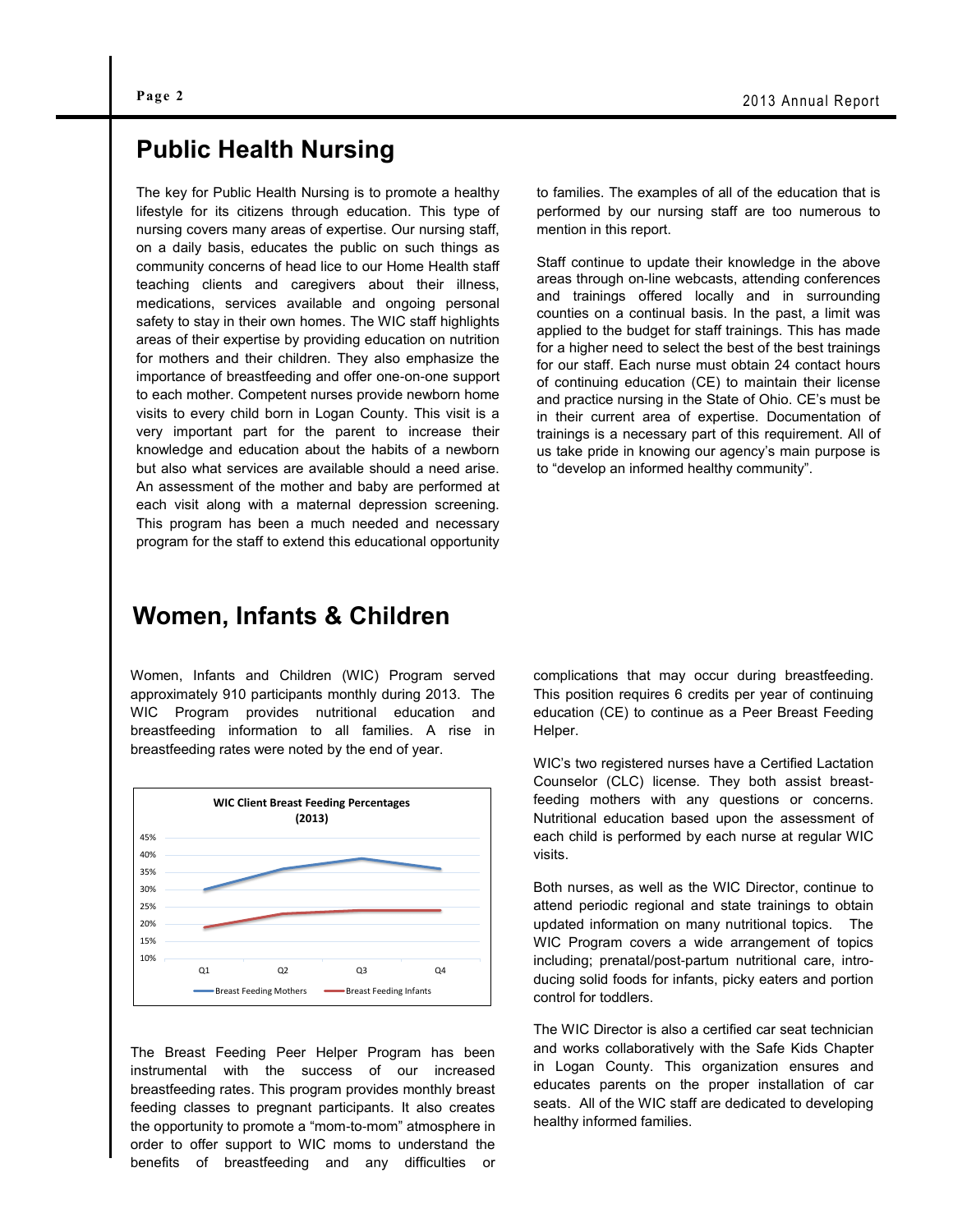## **Home Health**

Home Health has been strong since 1970. We recognize that when staff go above and beyond what is required of us from an education standpoint, our clients succeed and our community benefits as a whole.

This is accomplished by empowering our staff and maintaining a highly trained and qualified team. Home health is critical to the success of our health care systems, and by anticipating changes, our core strengths improve. Our leadership team is conscientious about the education our employees receive, and this is incorporated into our daily business practices. Home Health plays a vital role in meeting growing medical needs, collaborating across care teams and identifying clients' risks. We are committed to educating our staff and the community. A comprehensive assessment is completed on our initial visit to home care including a complete fall assessment as well as depression screening, home safety evaluation, and community needs assessment. A variety of high quality educational materials and toolkits are provided. In 2012, there was a need to transform the way professionals teach and educate. A new model called the 'Talk Back Method' was incorporated. This transformation took commitment and willingness from the staff to change. It proved successful as our outcomes improved. We continue to be a highly respected agency in our community. To meet these stringent requirements and be able to provide quality care our staff must complete new hire, annual, and specialized trainings. Our success is key to our clients' recovery and continued ability to manage their chronic conditions in their homes. Logan County Home Health is committed to working diligently to continue to educate and advocate for our clients and our community.

Logan County Home Health Agency, for the fourth year, was recognized by Home Care Elite. This organization recognizes the top 500 home health agencies in the

# **Emergency Preparedness and Public Information**

Emergency Preparedness and Public Health Information is an ongoing educational process. Keeping our staff and board of health members current on our emergency plans and processes is a priority.

In 2013, Pertussis, H7N9 and Novel Coronavirus were targets for potential outbreaks with information sent to local health care providers regarding statewide surveillance and testing procedures. "Knowing your ABC's" for Reportable diseases are sent out twice a year. Heat Advisory tips were relayed during the summer months.

We use various methods to reach the public with information: blast fax, newspaper, radio, health fairs, signage and electronic communication. We encourage the public to go to our website [\(www.loganhealth.org](http://www.loganhealth.org)), and to like us on Facebook (facebook.com/logancohd). A Twitter account (@LoganCoHealth) has recently been established as a country. It honors the top agencies in quality outcomes, quality improvement and financial performance measures. We also received the Home Health Consumer Assessment Healthcare Providers and Systems award for having the highest patient satisfaction surveys. In addition to these two awards Logan County Home Health received a letter from the Ohio Senate honoring us for our exceptional achievement.

These results are reported on the Health Compare website www.medicare.gov.



method for the public to have ongoing information during an emergency situation.

The Health District is always in need of volunteers to assist during emergencies. Information regarding how you can help is available on our website.



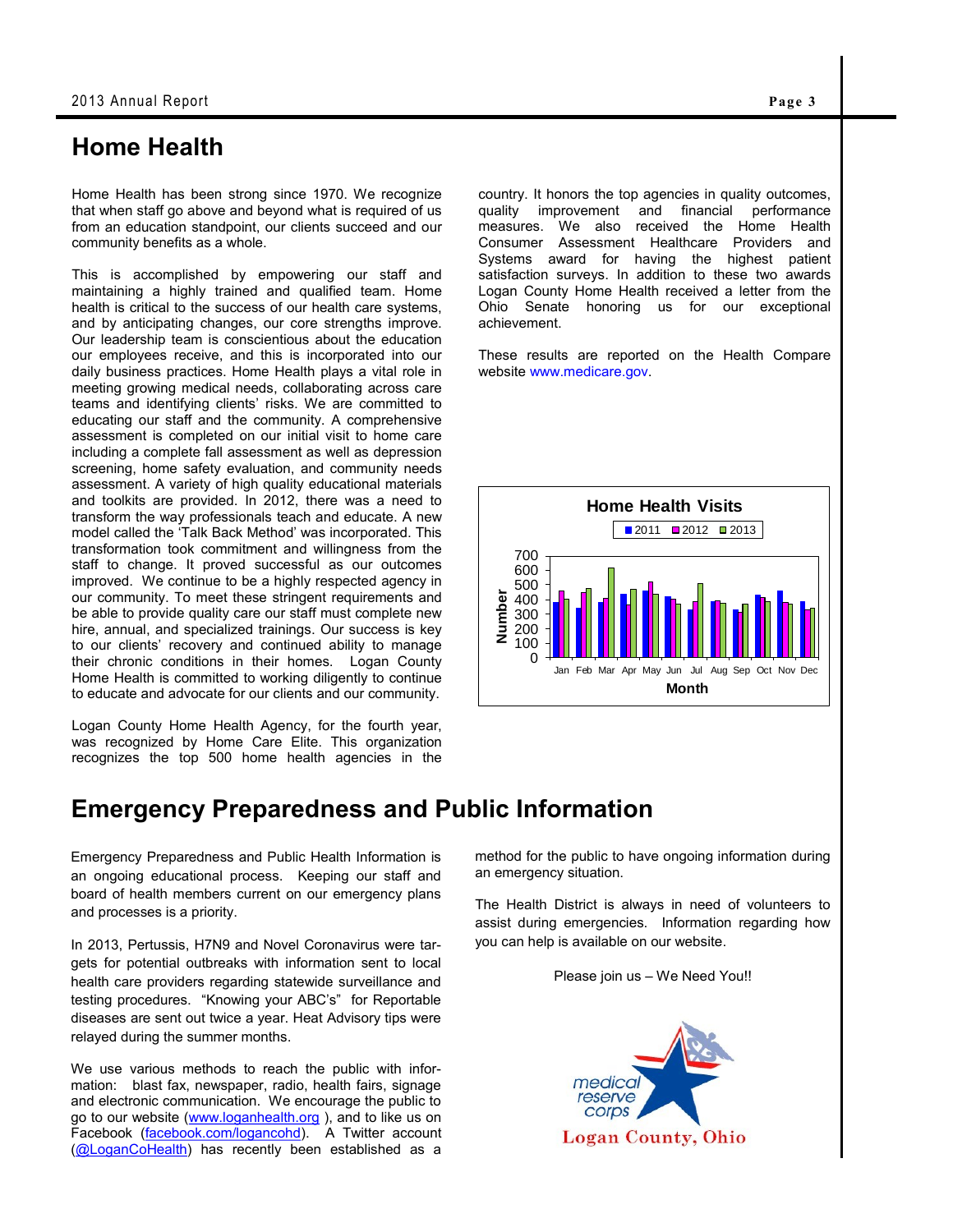### **Environmental Health**

The National Environmental Health Association approved a new definition of "environmental health" in July 2013.

Their Twitter version is:

"Environmental health evaluates hazards to health in the environment, protects all from harmful agents, and promotes health and well-being."

Evaluating hazards and protecting people from harmful agents many times results in citations and other enforcement activities. However, education of the people is at least as important, especially when trying to promote health and well-being. Some examples: We strive to take every opportunity along the way to educate people about food safety. We explain what people can do to protect their drinking water supply. We tell them what maintenance to perform on their sewage systems to prolong the life of the system and prevent contamination. We give advice to residents with bedbug and cockroach infestations and tips on how to prevent them.

| <b>Inspections</b>                           | 2012 | 2013           |
|----------------------------------------------|------|----------------|
| Sewage Inspections                           | 105  | 108            |
| Private Water System Inspections             | 190  | 172            |
| <b>Water Samples</b>                         | 332  | 423            |
| Solid Waste Landfill Inspections             | 22   | 17             |
| Plumbing Inspections                         | 421  | 477            |
| MH Park Inspections                          | 35   | 26             |
| RV Park & Camp Inspections                   | 80   | 86             |
| <b>Resident Camp Inspections</b>             | 14   | 14             |
| Pool Inspections                             | 149  | 169            |
| Animal Bites Reported/Investigated           | 75   | 85             |
| Nuisance Investigations                      | 346  | 251            |
| Nuisance Inspections                         | 405  | 339            |
| <b>Food Safety Inspections</b>               | 939  | 995            |
|                                              |      |                |
| <b>Licenses, Permits &amp; Registrations</b> |      |                |
| Regular Food Service Licenses                | 266  | 270            |
| <b>Mobile Food Service Licenses</b>          | 70   | 72             |
| <b>Vending Machine Licenses</b>              | 93   | 94             |
| Temporary Food Service Licenses              | 64   | 66             |
| Solid Waste Landfill License                 | 1    | 1              |
| <b>Public Pool Licenses</b>                  | 29   | 30             |
| RV Park/Camp Licenses                        | 41   | 40             |
| Manufactured Home Park Licenses              | 24   | 0              |
| <b>Sewage Permits</b>                        | 37   | 44             |
| Private Water System Permits                 | 107  | 81             |
| <b>Resident Camp Registrations</b>           | 8    | $\overline{7}$ |
| <b>Commercial Plumbing Permits</b>           | 49   | 46             |
| <b>Residential Plumbing Permits</b>          | 130  | 130            |



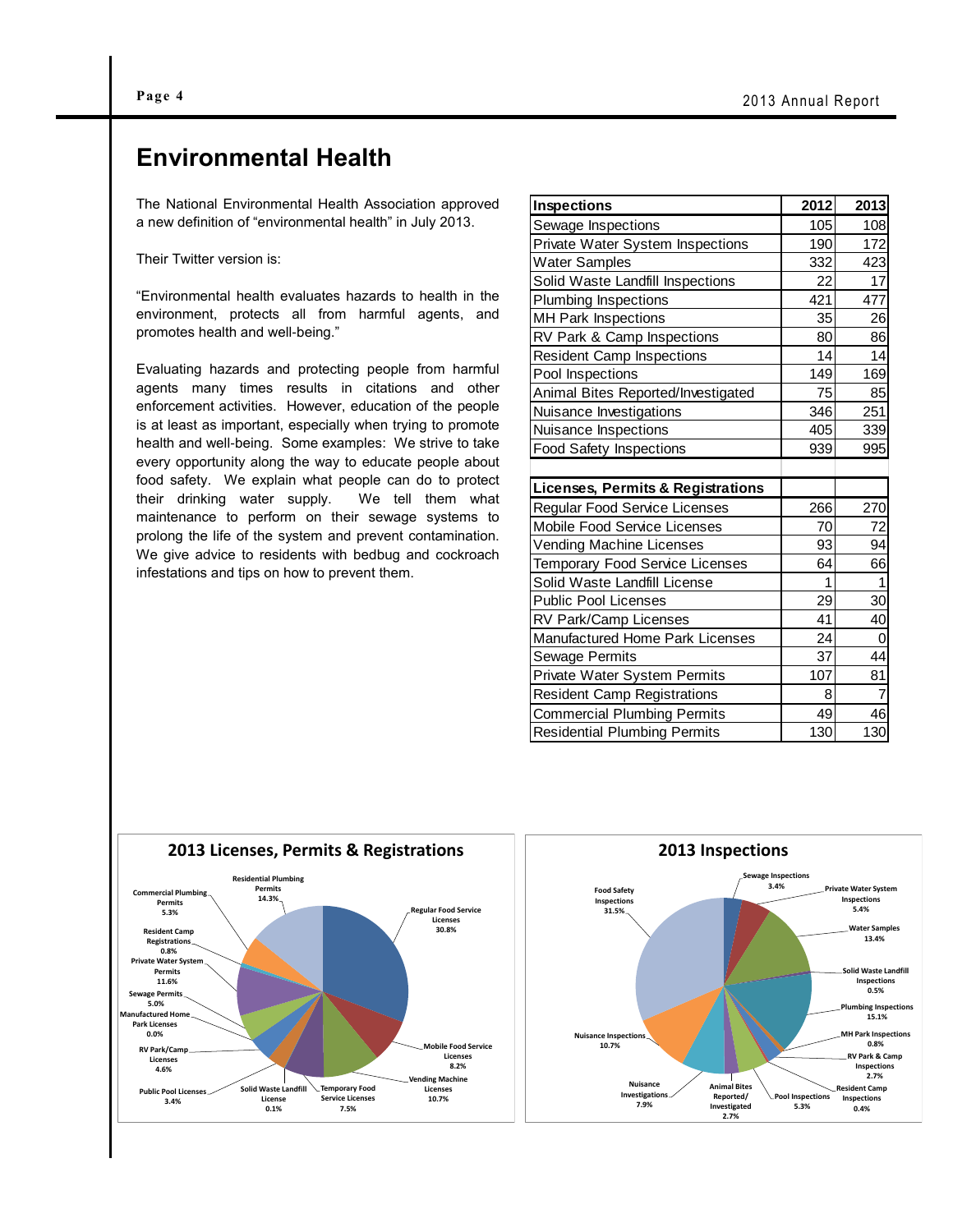# **2013 Financial Report**

| 2013 Funding                        | <b>Amount</b> | Percentage |
|-------------------------------------|---------------|------------|
| Townships, Villages, City           | 500,000       | 23.6%      |
| <b>Other Local Government</b>       | 107,725       | 5.1%       |
| <b>State Subsidy</b>                | 12,187        | 0.6%       |
| <b>Personal Health Services</b>     | 51,615        | 2.4%       |
| Home Health Agency                  | 742,217       | 35.0%      |
| Licenses, Permits, Fees             | 290,207       | 13.7%      |
| <b>Vital Statistics</b>             | 78,094        | 3.7%       |
| Grants / State Funds                | 309,106       | 14.6%      |
| Non-Revenue                         | 28,338        | 1.3%       |
| <b>Total Receipts</b>               | \$2,119,489   | 100.0%     |
| 2013 Expenses                       |               |            |
| <b>Remittance to State Entities</b> | 151,958       | 6.9%       |
| <b>Personal Health Services</b>     | 202,999       | 9.2%       |
| <b>Public Health</b>                | 326,175       | 14.7%      |
| Home Health                         | 722,334       | 32.6%      |
| <b>Environmental Health</b>         | 376,862       | 17.0%      |
| <b>Vital Statistics</b>             | 46,587        | 2.1%       |
| <b>General Administration</b>       | 308,408       | 13.9%      |
| <b>Emergency Preparedness</b>       | 79,000        | 3.6%       |
| <b>Total Expenses</b>               | \$2,214,323   | 100.0%     |